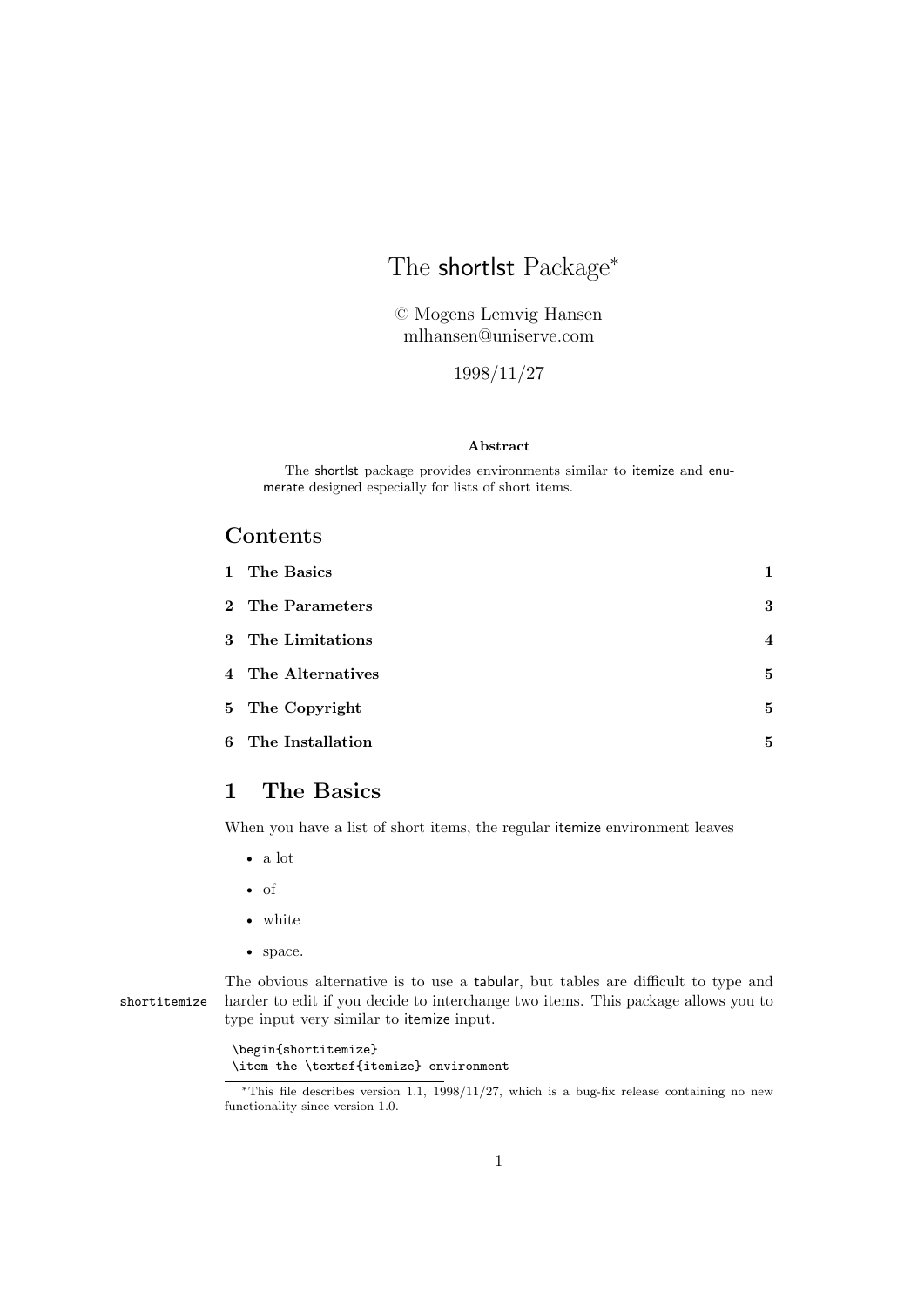```
\item leaves
\item a lot
\item of
\item white space
\end{shortitemize}
```
The code above yields output like<sup>1</sup> this:

 $\bullet$  the itemize environment  $\bullet$  leaves • a lot • of • white space

Above, LATEX decided that the first item needs twice as much space as the other items. You may give an optional argument to the shortitemize environment specifying the width of the default allotment of space.

```
\begin{shortitemize}[the \textsf{itemize} environment]
```
Now each item gets as much space as the first.

- the itemize environment leaves
- 
- $\bullet$  a lot  $\bullet$  of
- white space
- You may not put any list environment inside a shortitemize environment—but a shortitemize environment can be (part of) an item of a regular list environment. If you put a shortitemize environment inside a regular itemize environment, short- \item itemize will use the next level of labels. You may use the optional argument to \item to override the label—just as for the regular itemize environment.

shortenumerate The shortlst package also provides a shortenumerate environment. You may use shortenumerate in the same way as shortitemize, *mutatis mutandis*.

```
\begin{enumerate}
\item An item.
\item This item contains a sub-list:
      \begin{shortenumerate}
      \item One
      \item[\%] One and a half
      \item Two
      \item \label{here}Three
      \end{shortenumerate}
\item Back in the outer list.
\end{enumerate}
```
The code above yields this output:

1. An item.

2. This item contains a sub-list:

(a) One  $\%$  One and a half (b) Two (c) Three

<sup>&</sup>lt;sup>1</sup>All "output" in this document is simulated since you probably did not install the shortlst package before LATEXing the documentation. The *real* output is nicer. . .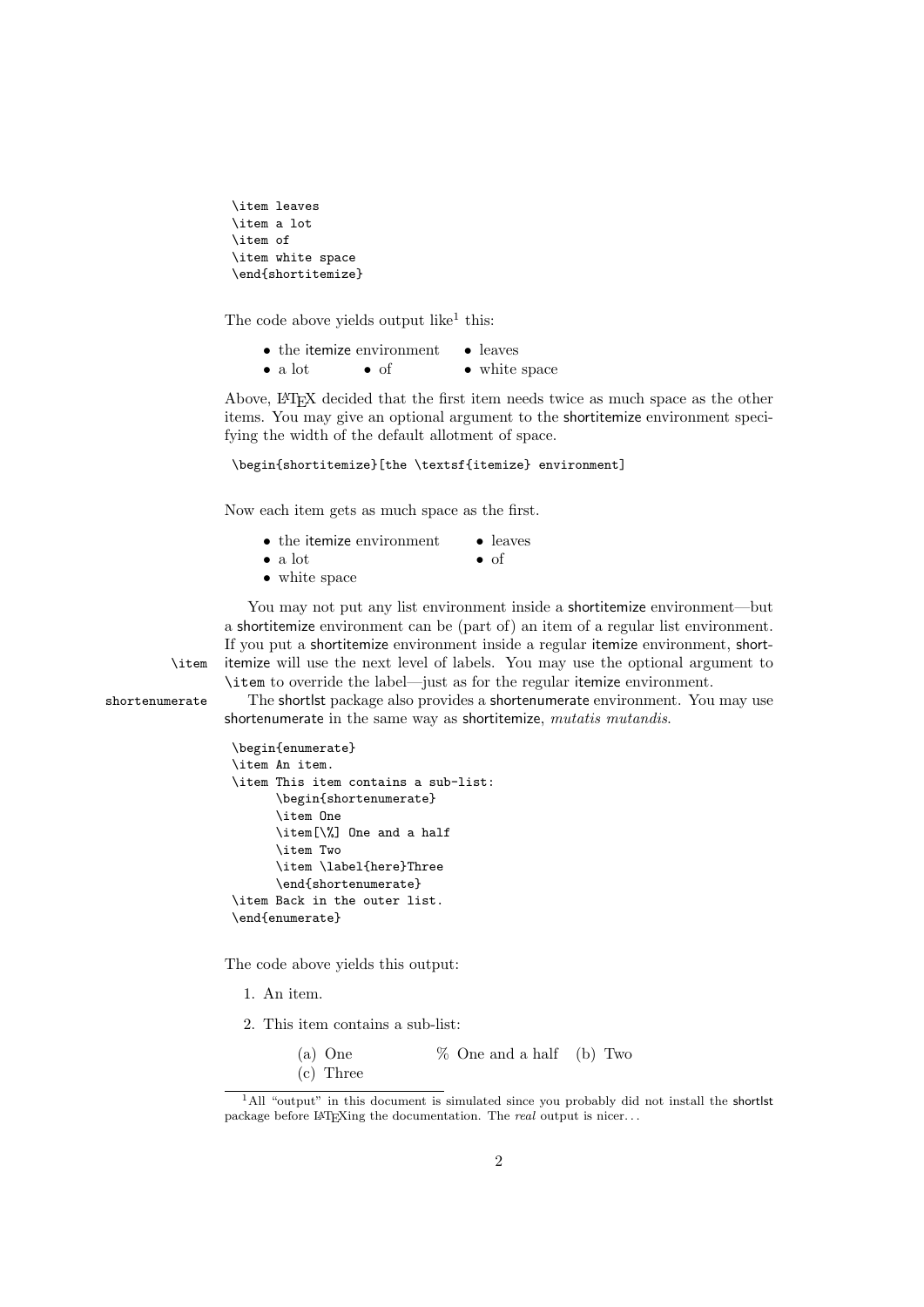3. Back in the outer list.

Now you may use  $\ref{here}$  to refer to item  $2(c)$  in the usual manner.

runenumerate Some lists do not deserve a displayed paragraph. For such you may use the runenumerate environment.

```
You have three choices:
\begin{runenumerate}
\item wash you hands,
\item postpone it until tomorrow, or
\item \label{choice}stay dirty.
\end{runenumerate}
I choose \ref{choice}!
```
Here is then the output:

You have three choices: 1. wash you hands, 2. postpone it until tomorrow, or 3. stay dirty. I choose 3!

The main advantage of the runenumerate environment is the automatic (and runitemize nested) numbering and cross references. For completeness, the shortlst package also provides a runitemize environment.

# **2 The Parameters**

\runitemsep The length \runitemsep stores the space between items of a runenumerate or runitemize environment. Here is the default value:

\setlength{\runitemsep}{1em plus .5em minus .5em}

\labelsep All four environments, shortitemize, shortenumerate, runitemize, and runenumerate use **\labelsep** (from the LAT<sub>E</sub>X kernel, see [6, p. 113], [4, p. 62], or [1]) for the space between the label and the item itself. The two short-list environments use the same space as the minimal space between one item and the next label.

\labelwidth The labels of the shortitemize and shortenumerate environments may overlap the previous item if the length  $\lambda$  abelwidth (from the LATEX kernel, see [6, p. 113], [4, p. 62], or [1]) is too small.

\shortitemwidth Instead of giving optional arguments to each shortitemize and shortitemize environment, you may change the length \shortitemwidth, which stores the default width of each item (without the label and a bit of space on each side).

\setlength{\shortitemwidth}{65pt}

Inside a shortitemize or shortenumerate environment \shortitemwidth is the width of the optional argument to the environment. Thus you may use \parbox[t]{\shortitemwidth}{ $\{paraph\}$  to typeset a long item.

```
\begin{shortenumerate}[A little paragraph]
\item A short item
\item \parbox[t]{\shortitemwidth}{A little paragraph
     that\footnote{To parbox} will be too long to fit on one line
```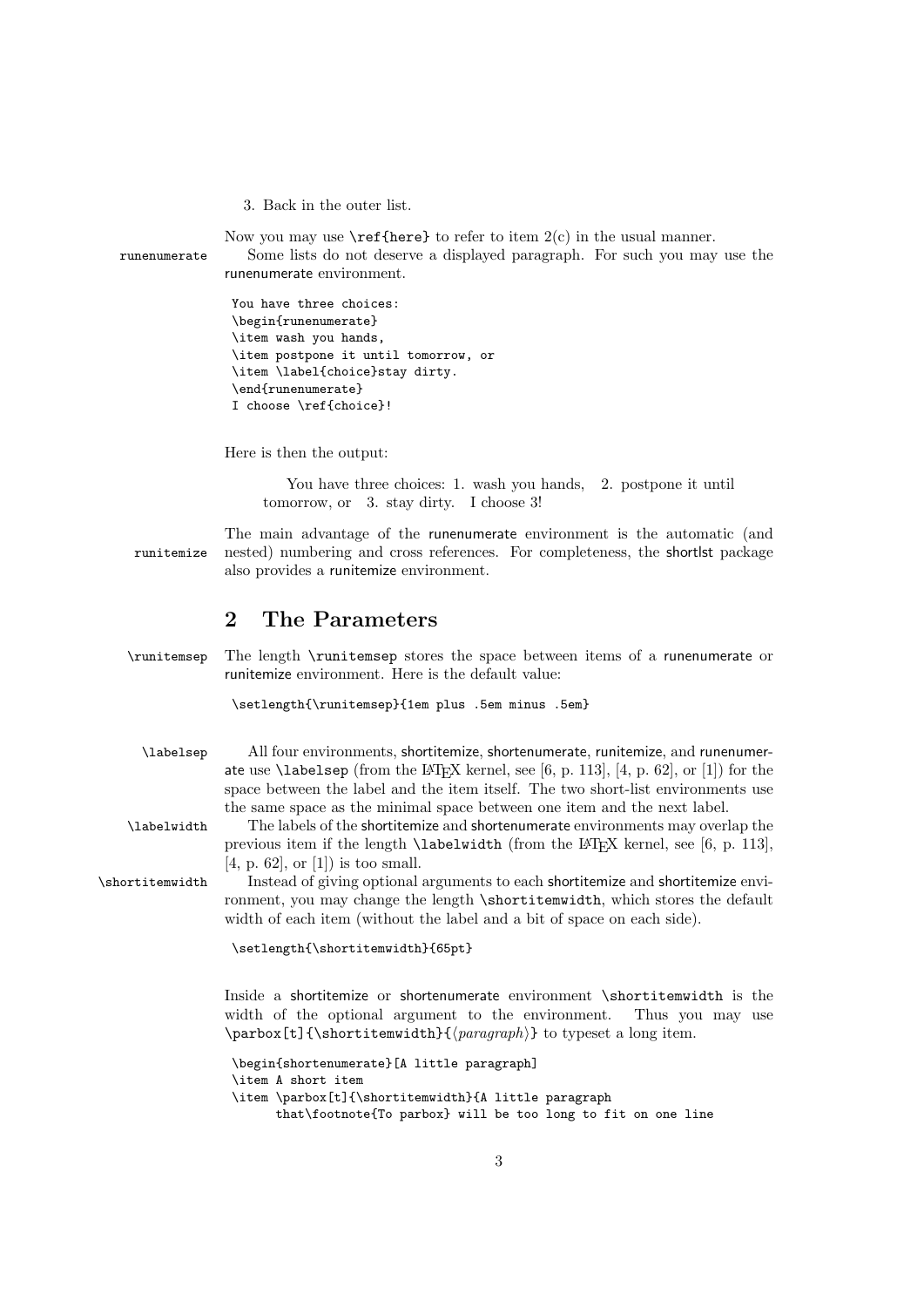```
no matter what\strut.}
\item Another short
\item \newlength{\mylength}%
     \setlength{\mylength}{2\shortitemwidth}%
     \addtolength{\mylength}{2\labelsep}%
      \addtolength{\mylength}{\labelwidth}%
      \begin{minipage}[t]{\mylength}
        A little paragraph that\footnote{To minipage}
        will be too long to fit on one line no matter what.
      \end{minipage}
\item Bla
\item Bla
\end{shortenumerate}
```
The \strut on the last line of the \parbox improves the spacing between the \parbox and the following line.

| 1. A short item                    | 2. A little paragraph 3. Another short              |  |  |  |
|------------------------------------|-----------------------------------------------------|--|--|--|
|                                    | that <sup>2</sup> will be too                       |  |  |  |
|                                    | long to fit on one                                  |  |  |  |
|                                    | line no matter                                      |  |  |  |
|                                    | what.                                               |  |  |  |
|                                    | 4. A little paragraph that "will be too long 5. Bla |  |  |  |
| to fit on one line no matter what. |                                                     |  |  |  |
| ${}^a$ To minipage                 |                                                     |  |  |  |
| 6. Bla                             |                                                     |  |  |  |

# **3 The Limitations**

- The shortitemize and shortenumerate environments cannot contain any list environment. These include shortitemize, shortenumerate, itemize, enumerate, description, quote, quotation, verse, center, flushleft, flushright, verbatim<sup>3</sup>, tabbing, trivlist, list, and all environments made with \newtheorem.
- All four environments handle footnotes<sup>4</sup>; however, the shortitemize and shortenumerate environments do not handle other types of floats.
- The shortitemize and shortenumerate environments cannot handle items that are longer than one line; use \parbox or the minipage environment—with the implications that has on footnotes.
- The shortlst package does not define a version of the description environment because I do not know what it should do.
- You cannot use the **\label** command if your shortenumerate or runenumerate environment is nested inside a tabularx environment.

 $\overline{\text{2To}}$  parbox

 ${}^{3}$ But \verb is ok.

<sup>&</sup>lt;sup>4</sup>In the case of shortitemize and shortenumerate due to a technique found in the tabularx package by David Carlisle [2, code lines 121–127].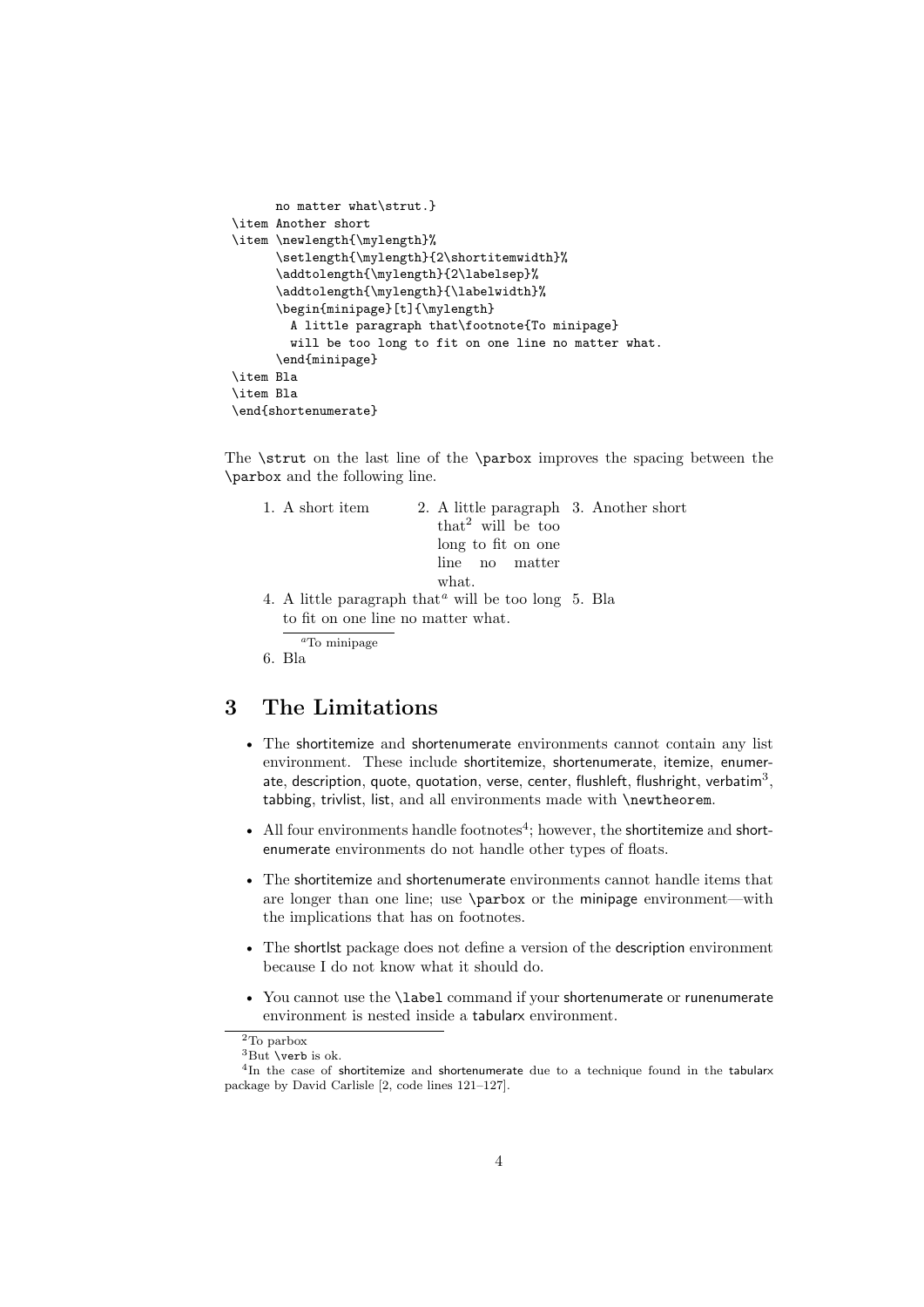• All four environments defined by the shortlst package make (parts of) paragraphs not boxes. If you want your list centred, you must therefore include it in a \parbox (or minipage) and centre the box.

## **4 The Alternatives**

- **multiple columns** You may use the regular itemize and enumerate environments in a multi-column format. The multicol package [7] creates multiple columns very nicely. The items end up ordered vertically where this package orders them horizontally.
- **tabular** You can put your items in a table—but such are difficult to edit and you do not get automatic numbering and cross references.
- **multienum** The multienum package [5] provides an environment similar to shortenumerate. However, the input syntax is more similar to tabular than to enumerate.
- **paralist** The paralist package [8] provides environments similar to runitemize and runenumerate except that nesting inside itemize or enumerate is not considered.

# **5 The Copyright**

- You may use this software.
- You may copy this software and the documentation for your own use.
- You may distribute the file shortlst.dtx to others provided you do not make a profit doing so.
- You may modify my code and the documentation—including incorporating it into your own work—provided you do not make a profit on my work or allow others to.

# **6 The Installation**

• Run the file shortlst.dtx through LAT<sub>EX</sub> (thrice to resolve cross refer- $\mathrm{ences}^5$ ).

latex shortlst.dtx

• Run the file shortlst.ins which now exists through LATFX.

latex shortlst.ins

• You now have to decide what to do with several files.

<sup>&</sup>lt;sup>5</sup>If you want an index you must run MakeIndex (makeindex -s gind.ist shortlst) between the second and third LATEX run.